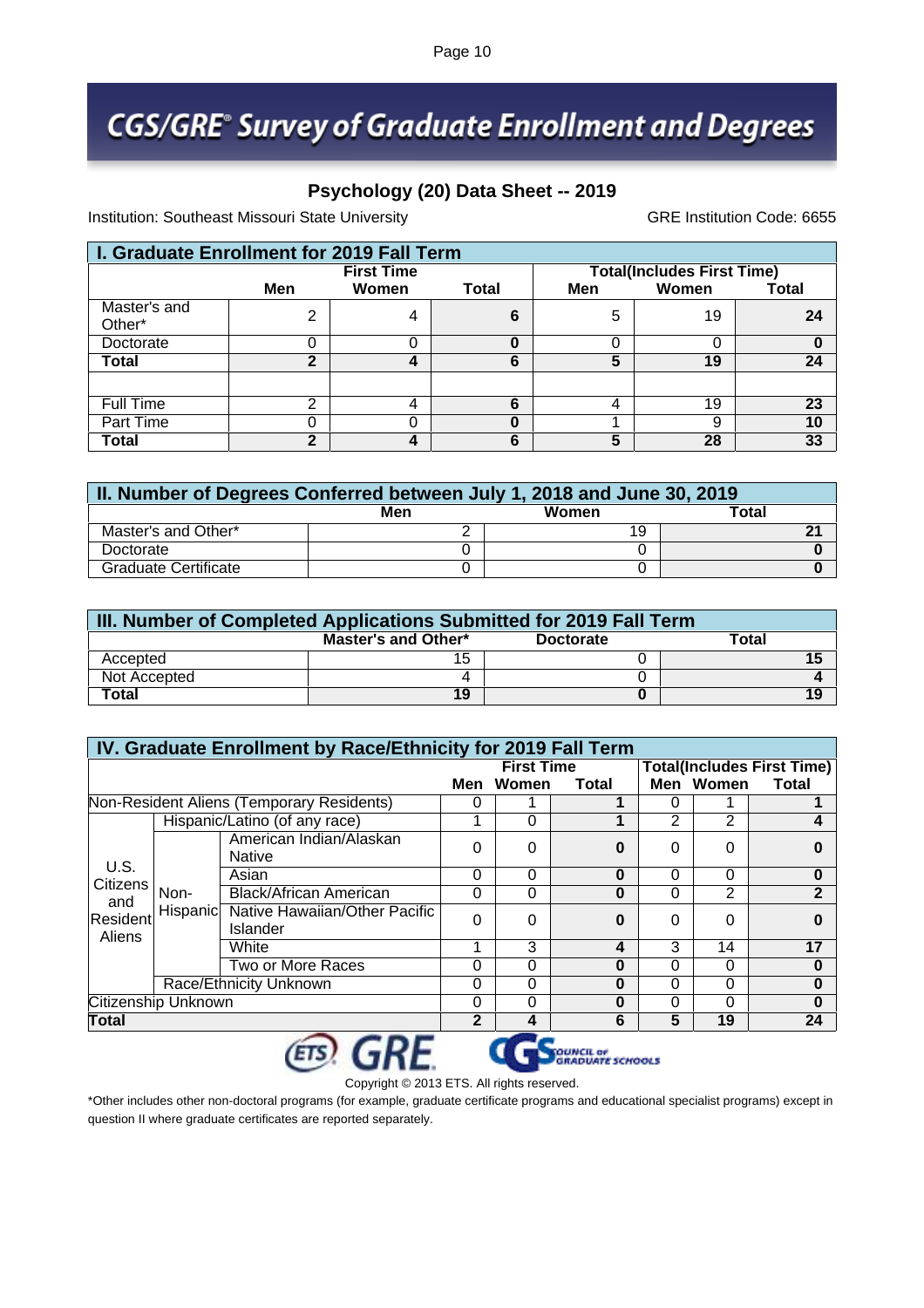### **CGS/GRE® Survey of Graduate Enrollment and Degrees**

#### **Social Sciences, Other (22) Data Sheet -- 2019**

Institution: Southeast Missouri State University GRE Institution Code: 6655

| I. Graduate Enrollment for 2019 Fall Term |     |                   |       |     |                                   |              |  |  |  |
|-------------------------------------------|-----|-------------------|-------|-----|-----------------------------------|--------------|--|--|--|
|                                           |     | <b>First Time</b> |       |     | <b>Total(Includes First Time)</b> |              |  |  |  |
|                                           | Men | Women             | Total | Men | <b>Women</b>                      | <b>Total</b> |  |  |  |
| Master's and<br>Other*                    | 3   | 6                 | 9     | 8   | 13                                | 21           |  |  |  |
| Doctorate                                 |     | ი                 | 0     |     |                                   |              |  |  |  |
| Total                                     | 3   | 6                 | 9     | 8   | 13                                | 21           |  |  |  |
|                                           |     |                   |       |     |                                   |              |  |  |  |
| <b>Full Time</b>                          |     | 4                 | 5     |     | 8                                 | 9            |  |  |  |
| Part Time                                 | っ   | ⌒                 |       |     | 5                                 | 12           |  |  |  |
| Total                                     | 3   | 6                 | 9     | 8   | 13                                | 21           |  |  |  |

| II. Number of Degrees Conferred between July 1, 2018 and June 30, 2019 |     |       |       |  |  |  |  |  |  |
|------------------------------------------------------------------------|-----|-------|-------|--|--|--|--|--|--|
|                                                                        | Men | Women | Total |  |  |  |  |  |  |
| Master's and Other*                                                    |     |       |       |  |  |  |  |  |  |
| Doctorate                                                              |     |       |       |  |  |  |  |  |  |
| <b>Graduate Certificate</b>                                            |     |       |       |  |  |  |  |  |  |

| III. Number of Completed Applications Submitted for 2019 Fall Term |                     |                  |       |  |  |  |  |  |
|--------------------------------------------------------------------|---------------------|------------------|-------|--|--|--|--|--|
|                                                                    | Master's and Other* | <b>Doctorate</b> | Total |  |  |  |  |  |
| Accepted                                                           |                     |                  |       |  |  |  |  |  |
| Not Accepted                                                       |                     |                  |       |  |  |  |  |  |
| Total                                                              |                     |                  |       |  |  |  |  |  |

|                     |                                                        | IV. Graduate Enrollment by Race/Ethnicity for 2019 Fall Term |          |          |          |          |           |              |
|---------------------|--------------------------------------------------------|--------------------------------------------------------------|----------|----------|----------|----------|-----------|--------------|
|                     | <b>Total(Includes First Time)</b><br><b>First Time</b> |                                                              |          |          |          |          |           |              |
|                     |                                                        |                                                              | Men      | Women    | Total    |          | Men Women | <b>Total</b> |
|                     |                                                        | Non-Resident Aliens (Temporary Residents)                    |          | 0        | 0        | 0        | 0         | $\bf{0}$     |
|                     |                                                        | Hispanic/Latino (of any race)                                | $\Omega$ | 0        | 0        | 0        | 0         | 0            |
|                     |                                                        | American Indian/Alaskan<br><b>Native</b>                     | $\Omega$ | 0        | 0        | 0        | 0         |              |
| U.S.<br>Citizens    |                                                        | Asian                                                        | $\Omega$ | $\Omega$ | 0        | 0        | 0         | 0            |
| and                 | Non-                                                   | <b>Black/African American</b>                                | 0        | $\Omega$ | 0        | 2        | 1         | 3            |
| Resident<br>Aliens  |                                                        | Hispanic Native Hawaiian/Other Pacific<br>Islander           | $\Omega$ | $\Omega$ | $\bf{0}$ | $\Omega$ | 0         |              |
|                     |                                                        | White                                                        | 3        | 6        | 9        | 6        | 12        | 18           |
|                     |                                                        | Two or More Races                                            | $\Omega$ | 0        | 0        | 0        | 0         | $\bf{0}$     |
|                     |                                                        | Race/Ethnicity Unknown                                       | 0        | 0        | 0        | 0        | 0         | $\bf{0}$     |
| Citizenship Unknown |                                                        |                                                              | 0        | 0        | O        | 0        | 0         | 0            |
| <b>Total</b>        |                                                        |                                                              | 3        | 6        | 9        | 8        | 13        | 21           |
|                     |                                                        |                                                              |          |          |          |          |           |              |

Copyright © 2013 ETS. All rights reserved. \*Other includes other non-doctoral programs (for example, graduate certificate programs and educational specialist programs) except in question II where graduate certificates are reported separately.

**SQUNCIL OF**<br>GRADUATE SCHOOLS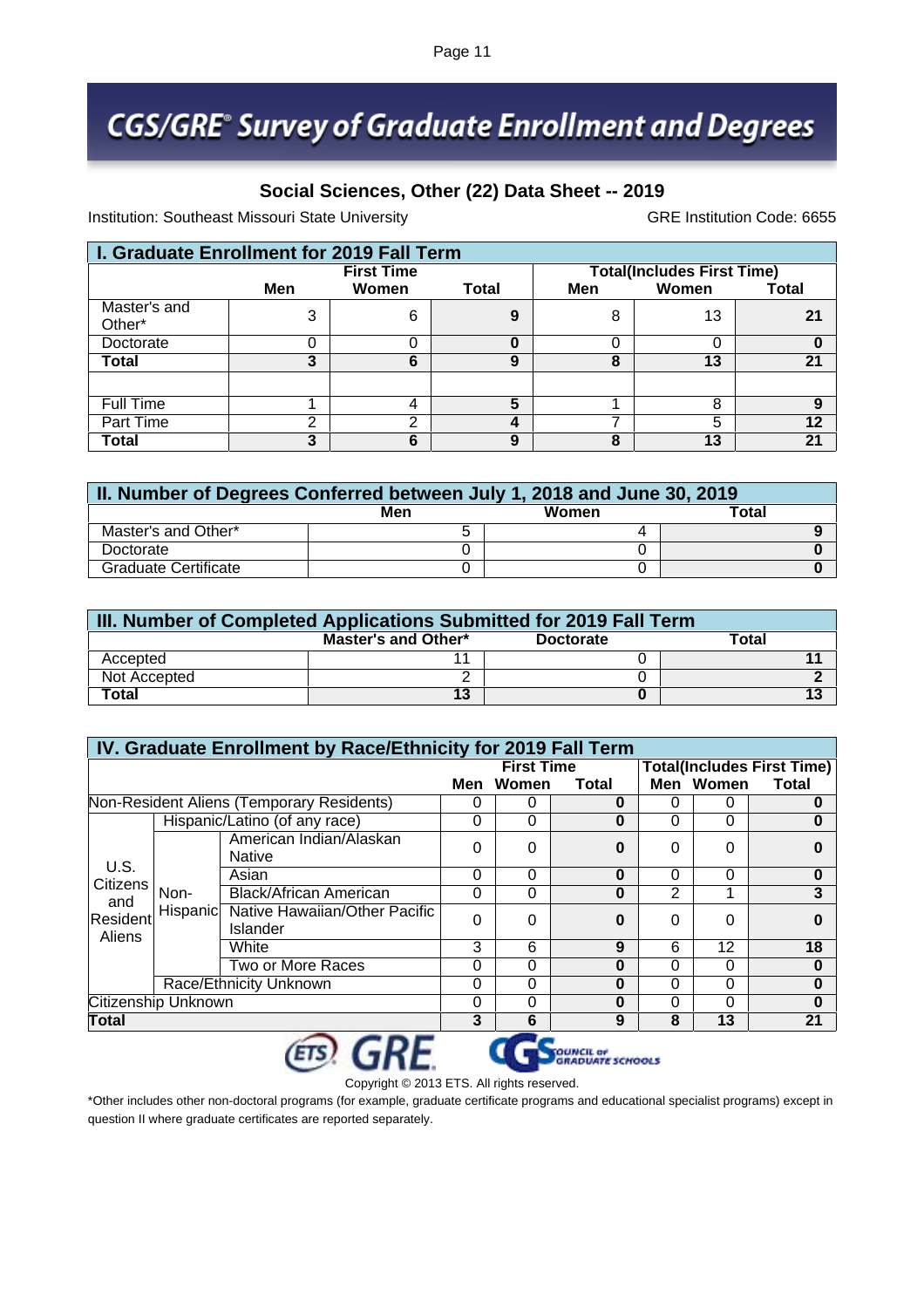#### **English Language & Literature (25) Data Sheet -- 2019**

Institution: Southeast Missouri State University GRE Institution Code: 6655

| I. Graduate Enrollment for 2019 Fall Term |     |                   |       |     |                                   |       |  |  |  |
|-------------------------------------------|-----|-------------------|-------|-----|-----------------------------------|-------|--|--|--|
|                                           |     | <b>First Time</b> |       |     | <b>Total(Includes First Time)</b> |       |  |  |  |
|                                           | Men | Women             | Total | Men | Women                             | Total |  |  |  |
| Master's and<br>Other*                    | 3   | 2                 | 5     | 10  | 9                                 | 19    |  |  |  |
| Doctorate                                 |     |                   | 0     |     |                                   |       |  |  |  |
| Total                                     | 3   | າ                 | 5     | 10  | 9                                 | 19    |  |  |  |
|                                           |     |                   |       |     |                                   |       |  |  |  |
| <b>Full Time</b>                          | າ   | າ                 | 4     |     |                                   | 14    |  |  |  |
| Part Time                                 |     | Ω                 |       | 3   | ົ                                 | 5     |  |  |  |
| Total                                     | 3   | າ                 | 5     | 10  | 9                                 | 19    |  |  |  |

| II. Number of Degrees Conferred between July 1, 2018 and June 30, 2019 |     |       |       |  |  |  |  |  |  |
|------------------------------------------------------------------------|-----|-------|-------|--|--|--|--|--|--|
|                                                                        | Men | Women | Total |  |  |  |  |  |  |
| Master's and Other*                                                    |     |       |       |  |  |  |  |  |  |
| Doctorate                                                              |     |       |       |  |  |  |  |  |  |
| <b>Graduate Certificate</b>                                            |     |       |       |  |  |  |  |  |  |

| III. Number of Completed Applications Submitted for 2019 Fall Term |                     |                  |       |  |  |  |  |  |
|--------------------------------------------------------------------|---------------------|------------------|-------|--|--|--|--|--|
|                                                                    | Master's and Other* | <b>Doctorate</b> | Total |  |  |  |  |  |
| Accepted                                                           | 15                  |                  |       |  |  |  |  |  |
| Not Accepted                                                       |                     |                  |       |  |  |  |  |  |
| Total                                                              | 16                  |                  |       |  |  |  |  |  |

|                     |                                                        | IV. Graduate Enrollment by Race/Ethnicity for 2019 Fall Term |          |                |          |          |           |              |
|---------------------|--------------------------------------------------------|--------------------------------------------------------------|----------|----------------|----------|----------|-----------|--------------|
|                     | <b>Total(Includes First Time)</b><br><b>First Time</b> |                                                              |          |                |          |          |           |              |
|                     |                                                        |                                                              | Men      | Women          | Total    |          | Men Women | <b>Total</b> |
|                     |                                                        | Non-Resident Aliens (Temporary Residents)                    |          | 0              |          |          |           | $\mathbf{2}$ |
|                     |                                                        | Hispanic/Latino (of any race)                                |          | 0              |          | 4        | 0         |              |
|                     |                                                        | American Indian/Alaskan<br><b>Native</b>                     | $\Omega$ | 0              | 0        | 0        | 0         |              |
| U.S.<br>Citizens    |                                                        | Asian                                                        | $\Omega$ | $\Omega$       | 0        | 0        | 0         | $\bf{0}$     |
| and                 | Non-                                                   | <b>Black/African American</b>                                | 0        | $\Omega$       | 0        | 0        | 0         | $\bf{0}$     |
| Resident<br>Aliens  |                                                        | Hispanic Native Hawaiian/Other Pacific<br>Islander           | $\Omega$ | $\Omega$       | $\bf{0}$ | $\Omega$ | 0         |              |
|                     |                                                        | White                                                        |          | $\overline{2}$ | 3        | 8        | 8         | 16           |
|                     |                                                        | Two or More Races                                            | 0        | $\Omega$       | 0        | 0        | 0         | $\bf{0}$     |
|                     |                                                        | Race/Ethnicity Unknown                                       | 0        | 0              | 0        | 0        | 0         | $\bf{0}$     |
| Citizenship Unknown |                                                        |                                                              | 0        | 0              | O        | 0        | 0         | O            |
| Total               |                                                        |                                                              | 3        | $\mathbf{2}$   | 5        | 10       | 9         | 19           |
|                     |                                                        |                                                              |          |                |          |          |           |              |

Copyright © 2013 ETS. All rights reserved. \*Other includes other non-doctoral programs (for example, graduate certificate programs and educational specialist programs) except in question II where graduate certificates are reported separately.

**SOUNCIL OF**<br>GRADUATE SCHOOLS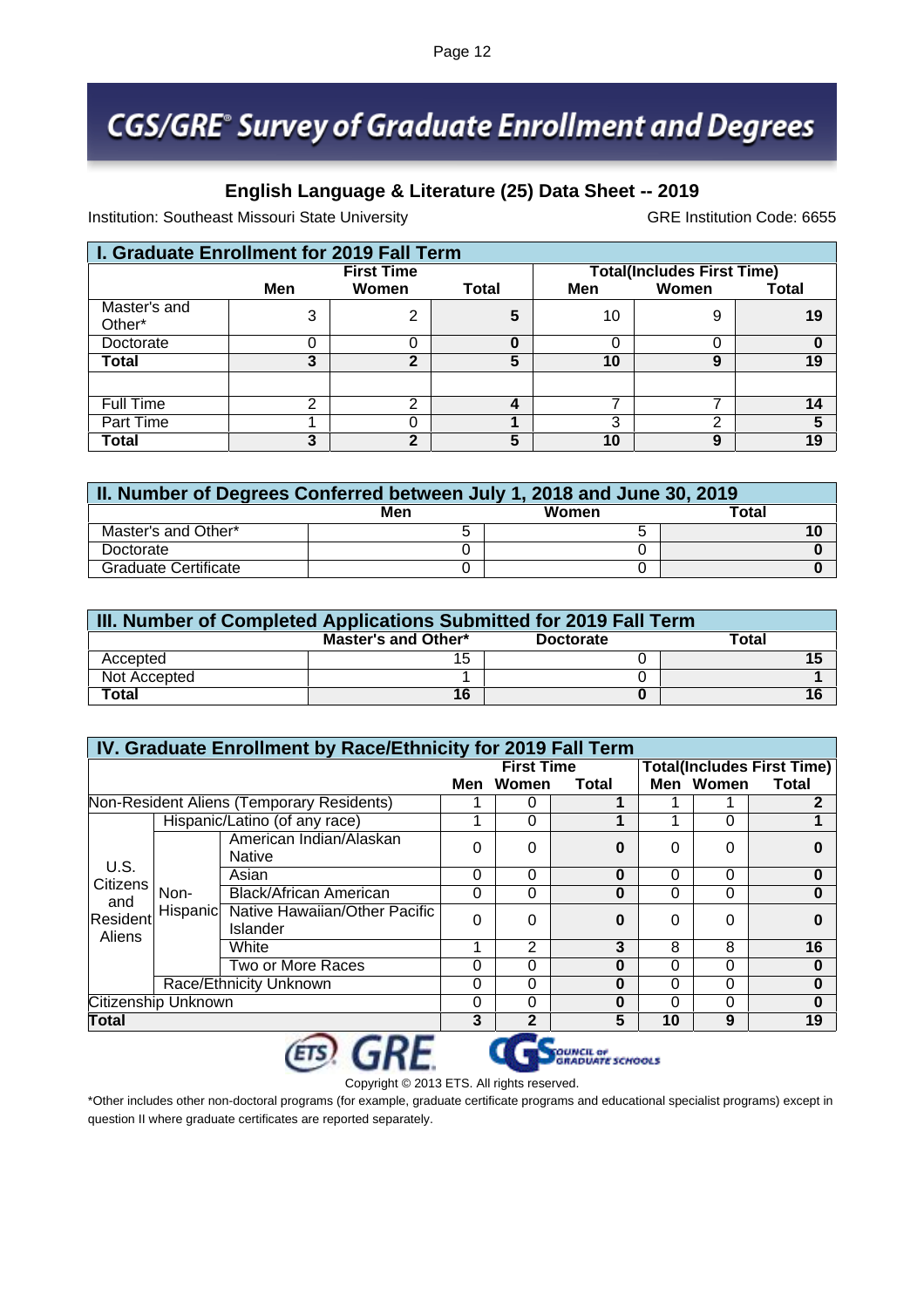#### **History (27) Data Sheet -- 2019**

Institution: Southeast Missouri State University GRE Institution Code: 6655

| I. Graduate Enrollment for 2019 Fall Term |             |                   |       |     |                                   |       |  |  |  |
|-------------------------------------------|-------------|-------------------|-------|-----|-----------------------------------|-------|--|--|--|
|                                           |             | <b>First Time</b> |       |     | <b>Total(Includes First Time)</b> |       |  |  |  |
|                                           | Men         | Women             | Total | Men | Women                             | Total |  |  |  |
| Master's and<br>Other*                    | ◠           | 4                 | 6     | 6   | 6                                 | 12    |  |  |  |
| Doctorate                                 |             |                   | 0     |     |                                   |       |  |  |  |
| Total                                     | $\mathbf 2$ | 4                 | 6     | 6   | 6                                 | 12    |  |  |  |
|                                           |             |                   |       |     |                                   |       |  |  |  |
| <b>Full Time</b>                          | っ           | 4                 | 6     | 4   |                                   | 8     |  |  |  |
| <b>Part Time</b>                          |             |                   | O     | ⌒   | ◠                                 |       |  |  |  |
| Total                                     | າ           | Д                 | 6     | 6   | 6                                 | 12    |  |  |  |

| II. Number of Degrees Conferred between July 1, 2018 and June 30, 2019 |     |       |       |  |  |  |  |  |  |
|------------------------------------------------------------------------|-----|-------|-------|--|--|--|--|--|--|
|                                                                        | Men | Women | Total |  |  |  |  |  |  |
| Master's and Other*                                                    |     |       |       |  |  |  |  |  |  |
| Doctorate                                                              |     |       |       |  |  |  |  |  |  |
| <b>Graduate Certificate</b>                                            |     |       |       |  |  |  |  |  |  |

| III. Number of Completed Applications Submitted for 2019 Fall Term |                     |                  |       |  |  |  |  |  |
|--------------------------------------------------------------------|---------------------|------------------|-------|--|--|--|--|--|
|                                                                    | Master's and Other* | <b>Doctorate</b> | Total |  |  |  |  |  |
| Accepted                                                           |                     |                  |       |  |  |  |  |  |
| Not Accepted                                                       |                     |                  |       |  |  |  |  |  |
| Total                                                              | 10                  |                  |       |  |  |  |  |  |

|                     |                                                        | IV. Graduate Enrollment by Race/Ethnicity for 2019 Fall Term |              |          |          |          |           |              |
|---------------------|--------------------------------------------------------|--------------------------------------------------------------|--------------|----------|----------|----------|-----------|--------------|
|                     | <b>Total(Includes First Time)</b><br><b>First Time</b> |                                                              |              |          |          |          |           |              |
|                     |                                                        |                                                              | Men          | Women    | Total    |          | Men Women | <b>Total</b> |
|                     |                                                        | Non-Resident Aliens (Temporary Residents)                    |              | 0        | 0        | 0        | 0         | $\bf{0}$     |
|                     |                                                        | Hispanic/Latino (of any race)                                | $\Omega$     | 0        | 0        | 0        | 0         | 0            |
|                     |                                                        | American Indian/Alaskan<br><b>Native</b>                     | $\Omega$     | 0        | 0        | 0        | 0         |              |
| U.S.<br>Citizens    |                                                        | Asian                                                        | $\Omega$     | $\Omega$ | 0        | 0        | 0         | $\bf{0}$     |
| and                 | Non-                                                   | <b>Black/African American</b>                                | 0            | $\Omega$ | 0        | 0        | 0         | $\bf{0}$     |
| Resident<br>Aliens  |                                                        | Hispanic Native Hawaiian/Other Pacific<br>Islander           | $\Omega$     | $\Omega$ | $\bf{0}$ | $\Omega$ | 0         |              |
|                     |                                                        | White                                                        | 2            | 4        | 6        | 6        | 6         | 12           |
|                     |                                                        | Two or More Races                                            | $\Omega$     | 0        | 0        | 0        | 0         | $\bf{0}$     |
|                     |                                                        | Race/Ethnicity Unknown                                       | 0            | 0        | 0        | 0        | 0         | $\bf{0}$     |
| Citizenship Unknown |                                                        |                                                              | $\Omega$     | 0        | O        | 0        | 0         | 0            |
| Total               |                                                        |                                                              | $\mathbf{2}$ | 4        | 6        | 6        | 6         | 12           |
|                     |                                                        |                                                              |              |          |          |          |           |              |

Copyright © 2013 ETS. All rights reserved. \*Other includes other non-doctoral programs (for example, graduate certificate programs and educational specialist programs) except in question II where graduate certificates are reported separately.

**SQUNCIL OF**<br>GRADUATE SCHOOLS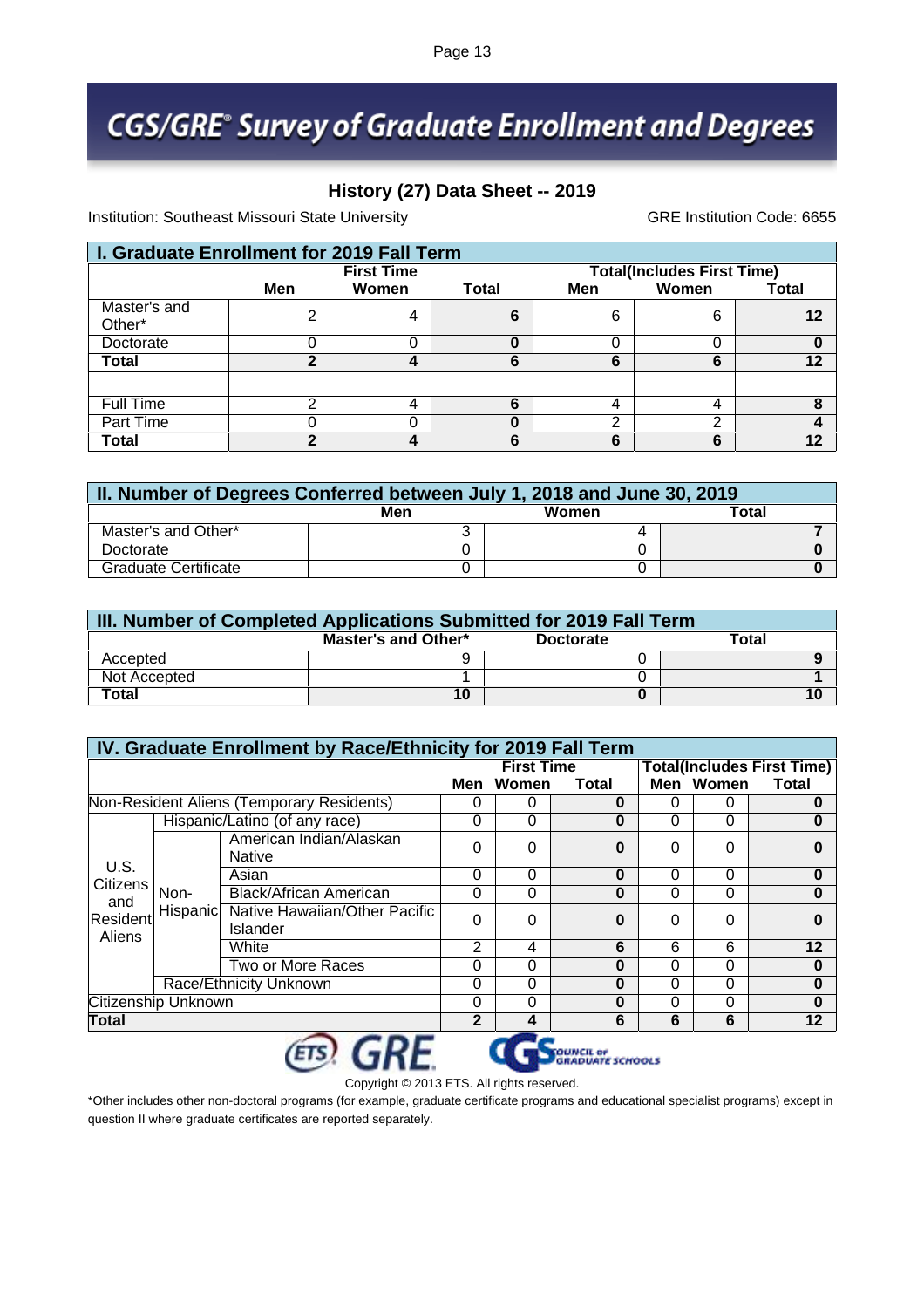#### **Education Administration (30) Data Sheet -- 2019**

Institution: Southeast Missouri State University GRE Institution Code: 6655

| I. Graduate Enrollment for 2019 Fall Term |     |                   |       |     |                                   |       |  |  |  |
|-------------------------------------------|-----|-------------------|-------|-----|-----------------------------------|-------|--|--|--|
|                                           |     | <b>First Time</b> |       |     | <b>Total(Includes First Time)</b> |       |  |  |  |
|                                           | Men | Women             | Total | Men | Women                             | Total |  |  |  |
| Master's and<br>Other*                    | 18  | 62                | 80    | 49  | 139                               | 188   |  |  |  |
| Doctorate                                 | 0   | 0                 | 0     |     |                                   | 0     |  |  |  |
| Total                                     | 18  | 62                | 80    | 49  | 139                               | 188   |  |  |  |
|                                           |     |                   |       |     |                                   |       |  |  |  |
| <b>Full Time</b>                          | 2   | 6                 | 8     | 3   | 18                                | 21    |  |  |  |
| Part Time                                 | 16  | 56                | 72    | 46  | 121                               | 167   |  |  |  |
| Total                                     | 18  | 62                | 80    | 49  | 139                               | 188   |  |  |  |

| II. Number of Degrees Conferred between July 1, 2018 and June 30, 2019 |     |       |       |  |  |  |  |  |  |
|------------------------------------------------------------------------|-----|-------|-------|--|--|--|--|--|--|
|                                                                        | Men | Women | Total |  |  |  |  |  |  |
| Master's and Other*                                                    |     | 36    |       |  |  |  |  |  |  |
| Doctorate                                                              |     |       |       |  |  |  |  |  |  |
| <b>Graduate Certificate</b>                                            |     | 19    |       |  |  |  |  |  |  |

| III. Number of Completed Applications Submitted for 2019 Fall Term |  |  |  |  |  |  |  |  |  |
|--------------------------------------------------------------------|--|--|--|--|--|--|--|--|--|
| Total<br>Master's and Other*<br><b>Doctorate</b>                   |  |  |  |  |  |  |  |  |  |
| Accepted                                                           |  |  |  |  |  |  |  |  |  |
| Not Accepted                                                       |  |  |  |  |  |  |  |  |  |
| Total                                                              |  |  |  |  |  |  |  |  |  |

|                          | IV. Graduate Enrollment by Race/Ethnicity for 2019 Fall Term |                                                    |          |                |          |    |                                             |              |  |  |
|--------------------------|--------------------------------------------------------------|----------------------------------------------------|----------|----------------|----------|----|---------------------------------------------|--------------|--|--|
| <b>First Time</b>        |                                                              |                                                    |          |                |          |    | <b>Total(Includes First Time)</b>           |              |  |  |
|                          |                                                              |                                                    | Men      | Women          | Total    |    |                                             | <b>Total</b> |  |  |
|                          |                                                              | Non-Resident Aliens (Temporary Residents)          |          | 0              | 0        | 0  | 0                                           | $\bf{0}$     |  |  |
|                          |                                                              | Hispanic/Latino (of any race)                      | $\Omega$ | 0              | 0        | 4  | 0                                           |              |  |  |
|                          |                                                              | American Indian/Alaskan<br><b>Native</b>           | $\Omega$ | 0              | 0        | 1  | 0                                           |              |  |  |
| U.S.<br>Citizens         |                                                              | Asian                                              | $\Omega$ | $\Omega$       | 0        | 0  | 0                                           | $\bf{0}$     |  |  |
| and                      | Non-                                                         | <b>Black/African American</b>                      |          | $\overline{2}$ | 3        | 4  | 6                                           |              |  |  |
| Resident<br>Aliens       |                                                              | Hispanic Native Hawaiian/Other Pacific<br>Islander | $\Omega$ | $\Omega$       | $\bf{0}$ | 0  | Men Women<br>0<br>133<br>0<br>0<br>0<br>139 |              |  |  |
|                          |                                                              | White                                              | 16       | 60             | 76       | 45 |                                             | 178          |  |  |
|                          |                                                              | Two or More Races                                  | 0        | $\Omega$       | O        | 0  |                                             | $\bf{0}$     |  |  |
|                          | Race/Ethnicity Unknown                                       |                                                    |          | 0              |          | 4  |                                             |              |  |  |
| Citizenship Unknown<br>0 |                                                              |                                                    | 0        | 0              |          | O  |                                             |              |  |  |
| Total                    |                                                              |                                                    | 18       | 62             | 80       | 49 |                                             | 188          |  |  |
|                          |                                                              |                                                    |          |                |          |    |                                             |              |  |  |

Copyright © 2013 ETS. All rights reserved. \*Other includes other non-doctoral programs (for example, graduate certificate programs and educational specialist programs) except in question II where graduate certificates are reported separately.

**SQUNCIL OF**<br>GRADUATE SCHOOLS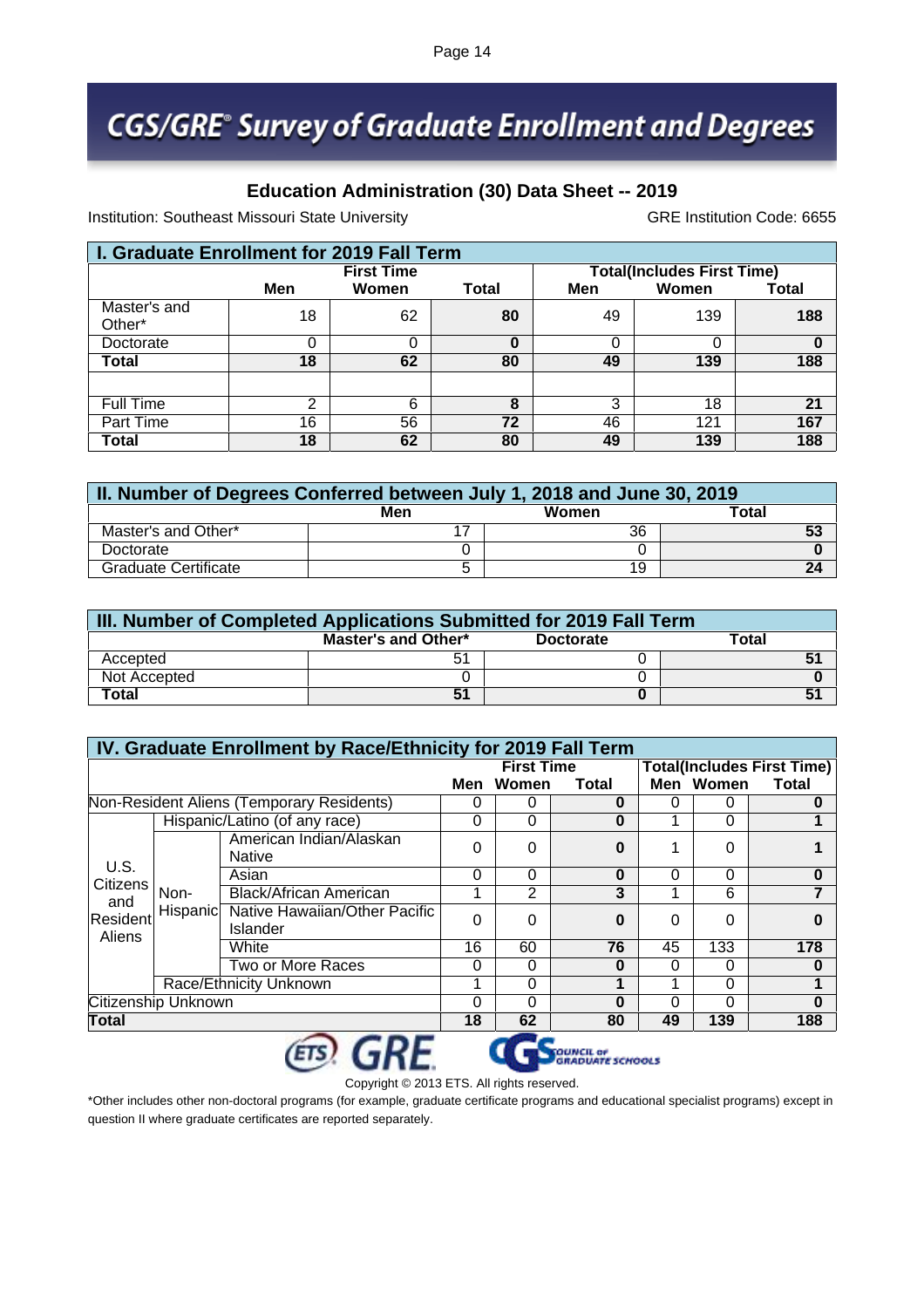#### **Elementary Education (33) Data Sheet -- 2019**

Institution: Southeast Missouri State University GRE Institution Code: 6655

| I. Graduate Enrollment for 2019 Fall Term |     |                   |       |     |                                   |       |  |  |  |  |
|-------------------------------------------|-----|-------------------|-------|-----|-----------------------------------|-------|--|--|--|--|
|                                           |     | <b>First Time</b> |       |     | <b>Total(Includes First Time)</b> |       |  |  |  |  |
|                                           | Men | Women             | Total | Men | Women                             | Total |  |  |  |  |
| Master's and<br>Other*                    | 0   | 17                | 17    |     | 49                                | 50    |  |  |  |  |
| Doctorate                                 | 0   | 0                 | 0     |     |                                   |       |  |  |  |  |
| Total                                     | 0   | 17                | 17    |     | 49                                | 50    |  |  |  |  |
|                                           |     |                   |       |     |                                   |       |  |  |  |  |
| <b>Full Time</b>                          | 0   |                   |       |     | ⌒                                 | ◠     |  |  |  |  |
| Part Time                                 | 0   | 16                | 16    |     | 47                                | 48    |  |  |  |  |
| Total                                     | Ω   | 17                | 17    |     | 49                                | 50    |  |  |  |  |

| II. Number of Degrees Conferred between July 1, 2018 and June 30, 2019 |     |              |       |  |  |  |  |  |  |
|------------------------------------------------------------------------|-----|--------------|-------|--|--|--|--|--|--|
|                                                                        | Men | <b>Women</b> | Total |  |  |  |  |  |  |
| Master's and Other*                                                    |     |              |       |  |  |  |  |  |  |
| Doctorate                                                              |     |              |       |  |  |  |  |  |  |
| <b>Graduate Certificate</b>                                            |     |              |       |  |  |  |  |  |  |

| III. Number of Completed Applications Submitted for 2019 Fall Term |    |  |    |  |  |  |  |  |  |
|--------------------------------------------------------------------|----|--|----|--|--|--|--|--|--|
| Total<br>Master's and Other*<br><b>Doctorate</b>                   |    |  |    |  |  |  |  |  |  |
| Accepted                                                           | າາ |  | 22 |  |  |  |  |  |  |
| Not Accepted                                                       |    |  |    |  |  |  |  |  |  |
| Total                                                              | 22 |  | 22 |  |  |  |  |  |  |

|                     |                        | IV. Graduate Enrollment by Race/Ethnicity for 2019 Fall Term |          |          |       |   |                                   |              |  |
|---------------------|------------------------|--------------------------------------------------------------|----------|----------|-------|---|-----------------------------------|--------------|--|
|                     | <b>First Time</b>      |                                                              |          |          |       |   | <b>Total(Includes First Time)</b> |              |  |
|                     |                        |                                                              | Men      | Women    | Total |   | Men Women                         | <b>Total</b> |  |
|                     |                        | Non-Resident Aliens (Temporary Residents)                    |          | 0        | 0     | 0 | 0                                 | $\bf{0}$     |  |
|                     |                        | Hispanic/Latino (of any race)                                | $\Omega$ | 0        | 0     | 0 | 0                                 | 0            |  |
|                     |                        | American Indian/Alaskan<br><b>Native</b>                     | $\Omega$ | 0        | 0     | 0 | 0                                 |              |  |
| U.S.<br>Citizens    |                        | Asian                                                        | $\Omega$ | $\Omega$ | 0     | 0 | $\Omega$                          | $\bf{0}$     |  |
| and                 | Non-                   | <b>Black/African American</b>                                | 0        | 0        | 0     | 0 | $\overline{2}$                    | $\mathbf{2}$ |  |
| Resident<br>Aliens  |                        | Hispanic Native Hawaiian/Other Pacific<br>Islander           | 0        | 0        | 0     | 0 | 0<br>47<br>0<br>0<br>0<br>49      |              |  |
|                     |                        | White                                                        | $\Omega$ | 17       | 17    |   |                                   | 48           |  |
|                     |                        | <b>Two or More Races</b>                                     | 0        | 0        | 0     | 0 |                                   | $\bf{0}$     |  |
|                     | Race/Ethnicity Unknown |                                                              | 0        | 0        | O     | 0 |                                   | 0            |  |
| Citizenship Unknown |                        | 0<br>0<br>0<br>0                                             |          | $\bf{0}$ |       |   |                                   |              |  |
| Total               |                        |                                                              | $\bf{0}$ | 17       | 17    | 1 |                                   | 50           |  |

Copyright © 2013 ETS. All rights reserved. \*Other includes other non-doctoral programs (for example, graduate certificate programs and educational specialist programs) except in question II where graduate certificates are reported separately.

**SOUNCIL OF**<br>GRADUATE SCHOOLS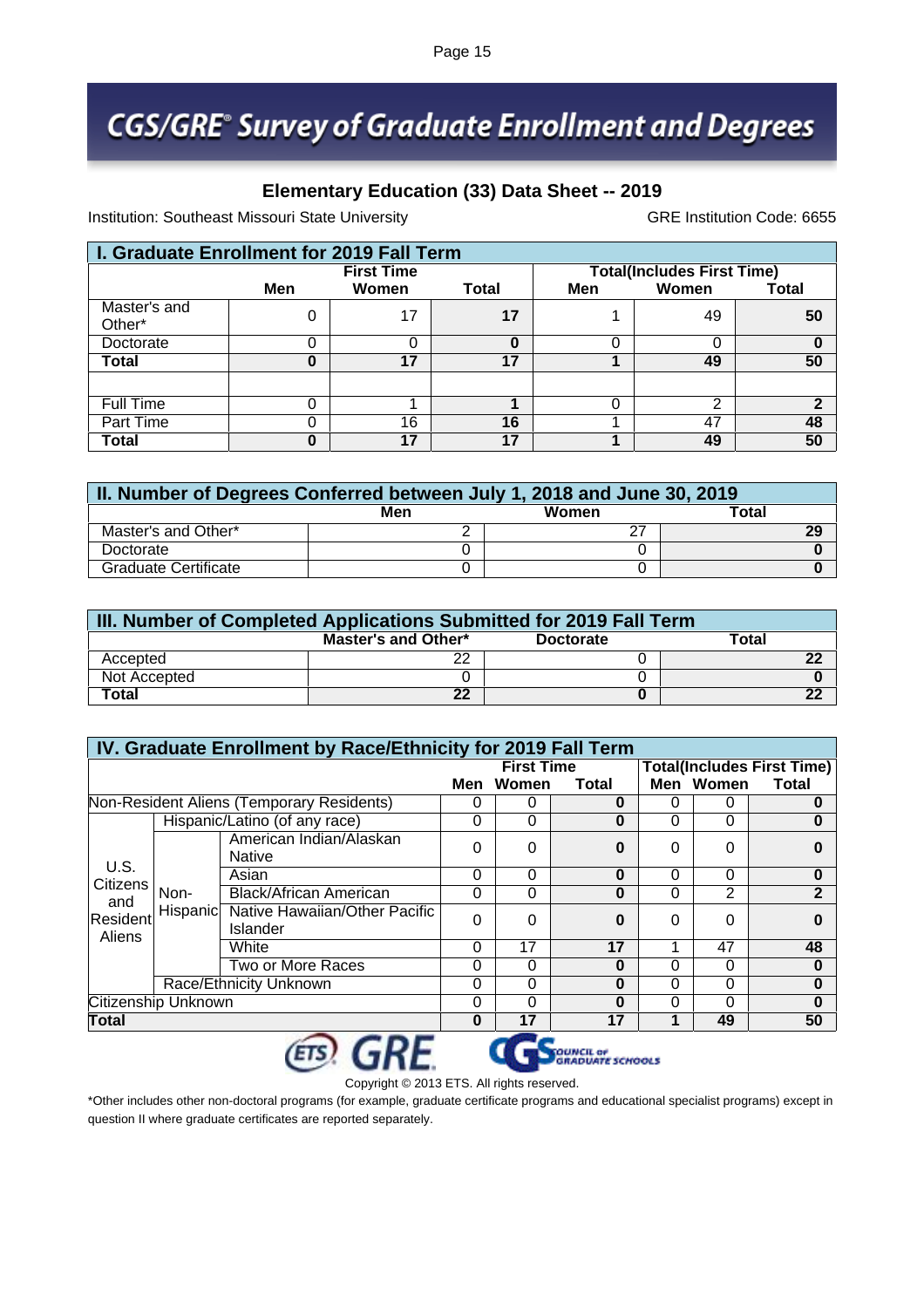### **CGS/GRE® Survey of Graduate Enrollment and Degrees**

#### **Higher Education (35) Data Sheet -- 2019**

Institution: Southeast Missouri State University GRE Institution Code: 6655

| I. Graduate Enrollment for 2019 Fall Term |     |                   |              |     |                                   |       |  |  |  |  |
|-------------------------------------------|-----|-------------------|--------------|-----|-----------------------------------|-------|--|--|--|--|
|                                           |     | <b>First Time</b> |              |     | <b>Total(Includes First Time)</b> |       |  |  |  |  |
|                                           | Men | Women             | Total        | Men | Women                             | Total |  |  |  |  |
| Master's and<br>Other*                    | 8   | 9                 | 17           | 22  | 27                                | 49    |  |  |  |  |
| Doctorate                                 |     | 0                 | 0            | 0   |                                   |       |  |  |  |  |
| Total                                     | 8   | 9                 | 17           | 22  | 27                                | 49    |  |  |  |  |
|                                           |     |                   |              |     |                                   |       |  |  |  |  |
| <b>Full Time</b>                          | ⇁   | 8                 | 15           | 16  | 19                                | 35    |  |  |  |  |
| <b>Part Time</b>                          |     |                   | $\mathbf{2}$ | 6   | 8                                 | 14    |  |  |  |  |
| Total                                     | 8   | 9                 | 17           | 22  | 27                                | 49    |  |  |  |  |

| II. Number of Degrees Conferred between July 1, 2018 and June 30, 2019 |     |              |       |  |  |  |  |  |  |
|------------------------------------------------------------------------|-----|--------------|-------|--|--|--|--|--|--|
|                                                                        | Men | <b>Women</b> | Total |  |  |  |  |  |  |
| Master's and Other*                                                    |     |              |       |  |  |  |  |  |  |
| Doctorate                                                              |     |              |       |  |  |  |  |  |  |
| <b>Graduate Certificate</b>                                            |     |              |       |  |  |  |  |  |  |

| III. Number of Completed Applications Submitted for 2019 Fall Term |    |  |    |  |  |  |  |  |
|--------------------------------------------------------------------|----|--|----|--|--|--|--|--|
| Total<br>Master's and Other*<br><b>Doctorate</b>                   |    |  |    |  |  |  |  |  |
| Accepted                                                           | 25 |  | 25 |  |  |  |  |  |
| Not Accepted                                                       |    |  |    |  |  |  |  |  |
| Total                                                              | 28 |  | 28 |  |  |  |  |  |

|                     | IV. Graduate Enrollment by Race/Ethnicity for 2019 Fall Term |                                                    |          |                |          |          |                                   |              |  |  |
|---------------------|--------------------------------------------------------------|----------------------------------------------------|----------|----------------|----------|----------|-----------------------------------|--------------|--|--|
| <b>First Time</b>   |                                                              |                                                    |          |                |          |          | <b>Total(Includes First Time)</b> |              |  |  |
|                     |                                                              |                                                    | Men      | Women          | Total    |          | Men Women                         | <b>Total</b> |  |  |
|                     |                                                              | Non-Resident Aliens (Temporary Residents)          |          |                | 2        | 3        | 9                                 | 12           |  |  |
|                     |                                                              | Hispanic/Latino (of any race)                      | $\Omega$ |                |          | 0        | 4                                 |              |  |  |
|                     |                                                              | American Indian/Alaskan<br><b>Native</b>           | $\Omega$ | 0              | 0        | 0        | 0                                 |              |  |  |
| U.S.<br>Citizens    |                                                              | Asian                                              |          | $\Omega$       |          | 4        | 0                                 |              |  |  |
| and                 | Non-                                                         | <b>Black/African American</b>                      | 3        | $\overline{2}$ | 5        | 6        | 4                                 | 10           |  |  |
| Resident<br>Aliens  |                                                              | Hispanic Native Hawaiian/Other Pacific<br>Islander | $\Omega$ | $\Omega$       | $\bf{0}$ | $\Omega$ | 0                                 | $\Omega$     |  |  |
|                     |                                                              | White                                              | 3        | 5              | 8        | 12       | 13                                | 25           |  |  |
|                     |                                                              | Two or More Races                                  | $\Omega$ | 0              | 0        | 0        | 0                                 | $\bf{0}$     |  |  |
|                     | Race/Ethnicity Unknown                                       |                                                    | 0        | 0              | 0        | 0        | 0                                 | $\bf{0}$     |  |  |
| Citizenship Unknown |                                                              |                                                    | 0        | 0              | 0        | 0        | 0                                 | 0            |  |  |
| <b>Total</b>        |                                                              |                                                    | 8        | 9              | 17       | 22       | 27                                | 49           |  |  |
|                     |                                                              |                                                    |          |                |          |          |                                   |              |  |  |

Copyright © 2013 ETS. All rights reserved. \*Other includes other non-doctoral programs (for example, graduate certificate programs and educational specialist programs) except in question II where graduate certificates are reported separately.

**SOUNCIL OF**<br>GRADUATE SCHOOLS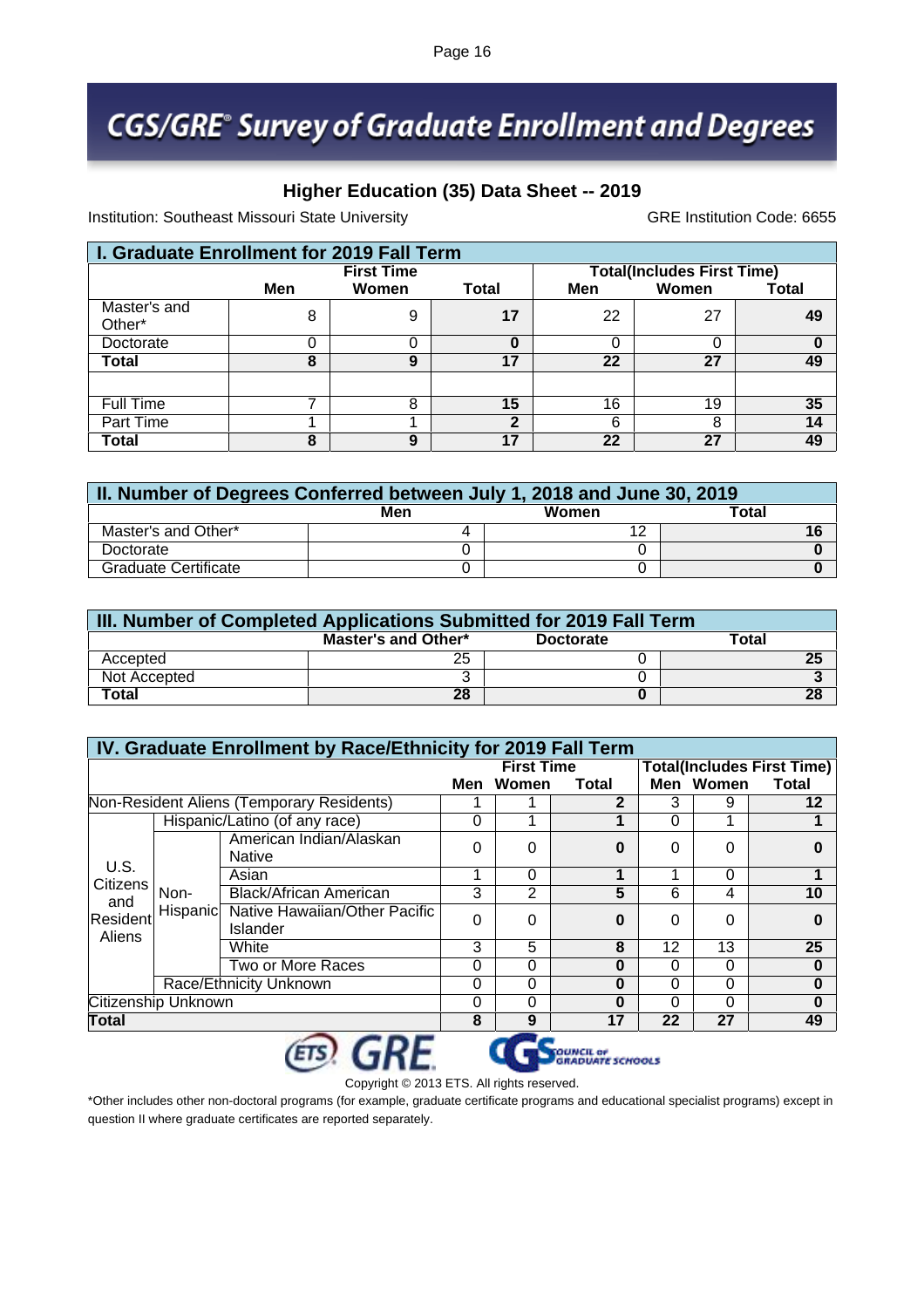#### **Secondary Education (36) Data Sheet -- 2019**

Institution: Southeast Missouri State University GRE Institution Code: 6655

| I. Graduate Enrollment for 2019 Fall Term |     |                   |       |     |                                   |       |  |  |  |  |
|-------------------------------------------|-----|-------------------|-------|-----|-----------------------------------|-------|--|--|--|--|
|                                           |     | <b>First Time</b> |       |     | <b>Total(Includes First Time)</b> |       |  |  |  |  |
|                                           | Men | Women             | Total | Men | Women                             | Total |  |  |  |  |
| Master's and<br>Other*                    | 3   | 14                | 17    | 18  | 42                                | 60    |  |  |  |  |
| Doctorate                                 | 0   | Ω                 | 0     |     |                                   |       |  |  |  |  |
| Total                                     | 3   | 14                | 17    | 18  | 42                                | 60    |  |  |  |  |
|                                           |     |                   |       |     |                                   |       |  |  |  |  |
| <b>Full Time</b>                          | 0   | ⇁                 | ⇁     | 4   | 10                                | 14    |  |  |  |  |
| Part Time                                 | 3   |                   | 10    | 14  | 32                                | 46    |  |  |  |  |
| Total                                     | 3   | 14                | 17    | 18  | 42                                | 60    |  |  |  |  |

| II. Number of Degrees Conferred between July 1, 2018 and June 30, 2019 |     |              |       |  |  |  |  |  |  |
|------------------------------------------------------------------------|-----|--------------|-------|--|--|--|--|--|--|
|                                                                        | Men | <b>Women</b> | Total |  |  |  |  |  |  |
| Master's and Other*                                                    |     |              |       |  |  |  |  |  |  |
| Doctorate                                                              |     |              |       |  |  |  |  |  |  |
| <b>Graduate Certificate</b>                                            |     |              |       |  |  |  |  |  |  |

| III. Number of Completed Applications Submitted for 2019 Fall Term |                     |                  |       |  |  |  |  |  |
|--------------------------------------------------------------------|---------------------|------------------|-------|--|--|--|--|--|
|                                                                    | Master's and Other* | <b>Doctorate</b> | Total |  |  |  |  |  |
| Accepted                                                           |                     |                  |       |  |  |  |  |  |
| Not Accepted                                                       |                     |                  |       |  |  |  |  |  |
| Total                                                              | 14                  |                  |       |  |  |  |  |  |

|                     | IV. Graduate Enrollment by Race/Ethnicity for 2019 Fall Term |                                                    |          |                   |       |    |           |                                   |  |  |
|---------------------|--------------------------------------------------------------|----------------------------------------------------|----------|-------------------|-------|----|-----------|-----------------------------------|--|--|
|                     |                                                              |                                                    |          | <b>First Time</b> |       |    |           | <b>Total(Includes First Time)</b> |  |  |
|                     |                                                              |                                                    | Men      | Women             | Total |    | Men Women | <b>Total</b>                      |  |  |
|                     |                                                              | Non-Resident Aliens (Temporary Residents)          | O        | 0                 | 0     | 0  | 0         | $\bf{0}$                          |  |  |
|                     |                                                              | Hispanic/Latino (of any race)                      | $\Omega$ | 0                 | 0     | 0  | 0         | 0                                 |  |  |
|                     |                                                              | American Indian/Alaskan<br><b>Native</b>           | $\Omega$ | 0                 | 0     | 0  | 0         |                                   |  |  |
| U.S.<br>Citizens    |                                                              | Asian                                              | $\Omega$ | $\Omega$          | 0     | 0  | 0         | $\bf{0}$                          |  |  |
| and                 | Non-                                                         | <b>Black/African American</b>                      | 0        | 0                 | 0     | 0  | 0         | $\Omega$                          |  |  |
| Resident<br>Aliens  |                                                              | Hispanic Native Hawaiian/Other Pacific<br>Islander | 0        | 0                 | 0     | 0  | 0         |                                   |  |  |
|                     |                                                              | White                                              | 3        | 14                | 17    | 18 | 41        | 59                                |  |  |
|                     |                                                              | Two or More Races                                  | $\Omega$ | 0                 | 0     | 0  | 1         |                                   |  |  |
|                     |                                                              | Race/Ethnicity Unknown                             | $\Omega$ | 0                 | O     | 0  | 0         | 0                                 |  |  |
| Citizenship Unknown |                                                              |                                                    | $\Omega$ | 0                 | 0     | 0  | 0         | $\bf{0}$                          |  |  |
| Total               |                                                              |                                                    | 3        | 14                | 17    | 18 | 42        | 60                                |  |  |

**ETS** GRE Copyright © 2013 ETS. All rights reserved.

\*Other includes other non-doctoral programs (for example, graduate certificate programs and educational specialist programs) except in question II where graduate certificates are reported separately.

SQUINCIL OF<br>CRADUATE SCHOOLS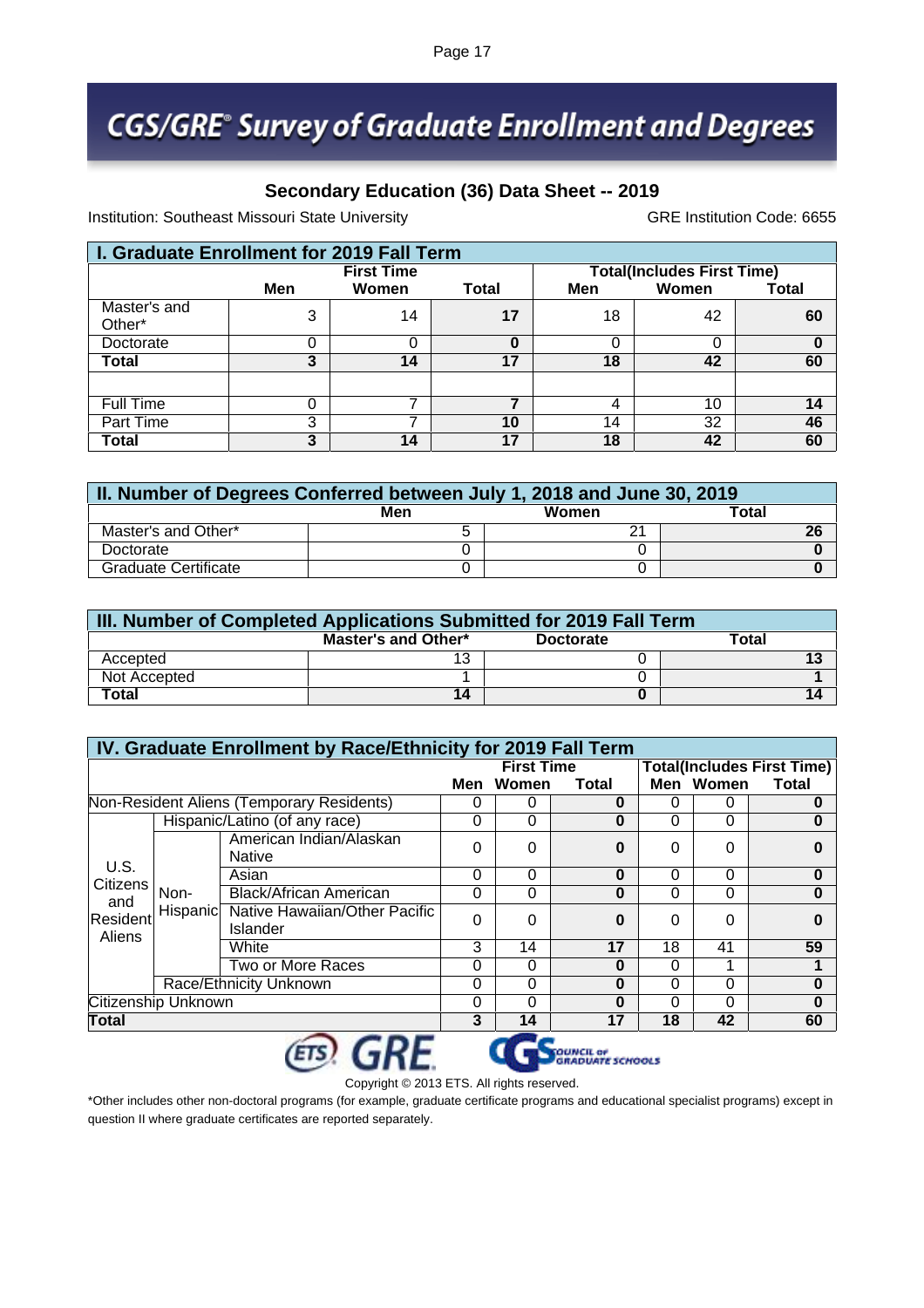### **CGS/GRE® Survey of Graduate Enrollment and Degrees**

#### **Special Education (37) Data Sheet -- 2019**

Institution: Southeast Missouri State University GRE Institution Code: 6655

| I. Graduate Enrollment for 2019 Fall Term |     |                   |       |     |                                   |       |  |  |  |
|-------------------------------------------|-----|-------------------|-------|-----|-----------------------------------|-------|--|--|--|
|                                           |     | <b>First Time</b> |       |     | <b>Total(Includes First Time)</b> |       |  |  |  |
|                                           | Men | Women             | Total | Men | Women                             | Total |  |  |  |
| Master's and<br>Other*                    |     | 11                | 12    | 2   | 43                                | 45    |  |  |  |
| Doctorate                                 | ი   | Ω                 | 0     |     |                                   |       |  |  |  |
| Total                                     |     | 11                | 12    | າ   | 43                                | 45    |  |  |  |
|                                           |     |                   |       |     |                                   |       |  |  |  |
| <b>Full Time</b>                          |     |                   | າ     |     | 3                                 |       |  |  |  |
| <b>Part Time</b>                          | 0   | 10                | 10    |     | 40                                | 41    |  |  |  |
| Total                                     |     | 11                | 12    | ◠   | 43                                | 45    |  |  |  |

| II. Number of Degrees Conferred between July 1, 2018 and June 30, 2019 |     |       |       |  |  |  |  |  |
|------------------------------------------------------------------------|-----|-------|-------|--|--|--|--|--|
|                                                                        | Men | Women | Total |  |  |  |  |  |
| Master's and Other*                                                    |     |       |       |  |  |  |  |  |
| Doctorate                                                              |     |       |       |  |  |  |  |  |
| <b>Graduate Certificate</b>                                            |     |       |       |  |  |  |  |  |

| III. Number of Completed Applications Submitted for 2019 Fall Term |                     |                  |       |  |  |  |  |  |
|--------------------------------------------------------------------|---------------------|------------------|-------|--|--|--|--|--|
|                                                                    | Master's and Other* | <b>Doctorate</b> | Total |  |  |  |  |  |
| Accepted                                                           |                     |                  |       |  |  |  |  |  |
| Not Accepted                                                       |                     |                  |       |  |  |  |  |  |
| Total                                                              |                     |                  |       |  |  |  |  |  |

|                     | IV. Graduate Enrollment by Race/Ethnicity for 2019 Fall Term |                                                    |                                                        |          |              |             |           |              |  |  |
|---------------------|--------------------------------------------------------------|----------------------------------------------------|--------------------------------------------------------|----------|--------------|-------------|-----------|--------------|--|--|
|                     |                                                              |                                                    | <b>Total(Includes First Time)</b><br><b>First Time</b> |          |              |             |           |              |  |  |
|                     |                                                              |                                                    | Men                                                    | Women    | Total        |             | Men Women | <b>Total</b> |  |  |
|                     |                                                              | Non-Resident Aliens (Temporary Residents)          | O                                                      | 0        | 0            | 0           | 0         | $\bf{0}$     |  |  |
|                     |                                                              | Hispanic/Latino (of any race)                      | $\Omega$                                               | 0        | 0            | 0           | 0         | 0            |  |  |
|                     |                                                              | American Indian/Alaskan<br><b>Native</b>           | $\Omega$                                               | 0        | 0            | 0           | 0         |              |  |  |
| U.S.<br>Citizens    |                                                              | Asian                                              | $\Omega$                                               | $\Omega$ | 0            | 0<br>0      | $\bf{0}$  |              |  |  |
| and                 | Non-                                                         | <b>Black/African American</b>                      | 0                                                      | 2        | $\mathbf{2}$ | 0           | 2         | $\mathbf{2}$ |  |  |
| Resident<br>Aliens  |                                                              | Hispanic Native Hawaiian/Other Pacific<br>Islander | 0                                                      | 0        | 0            | 0           | 0         |              |  |  |
|                     |                                                              | White                                              |                                                        | 9        | 10           | 2           | 41        | 43           |  |  |
|                     |                                                              | Two or More Races                                  | $\Omega$                                               | 0        | 0            | 0           | 0         | $\bf{0}$     |  |  |
|                     |                                                              | Race/Ethnicity Unknown                             | 0                                                      | 0        | O            | 0           | 0         | $\bf{0}$     |  |  |
| Citizenship Unknown |                                                              |                                                    | $\Omega$                                               | 0        | 0            | 0           | 0         | $\bf{0}$     |  |  |
| Total               |                                                              |                                                    |                                                        | 11       | $12 \,$      | $\mathbf 2$ | 43        | 45           |  |  |

Copyright © 2013 ETS. All rights reserved. \*Other includes other non-doctoral programs (for example, graduate certificate programs and educational specialist programs) except in question II where graduate certificates are reported separately.

SQUINCIL OF<br>CRADUATE SCHOOLS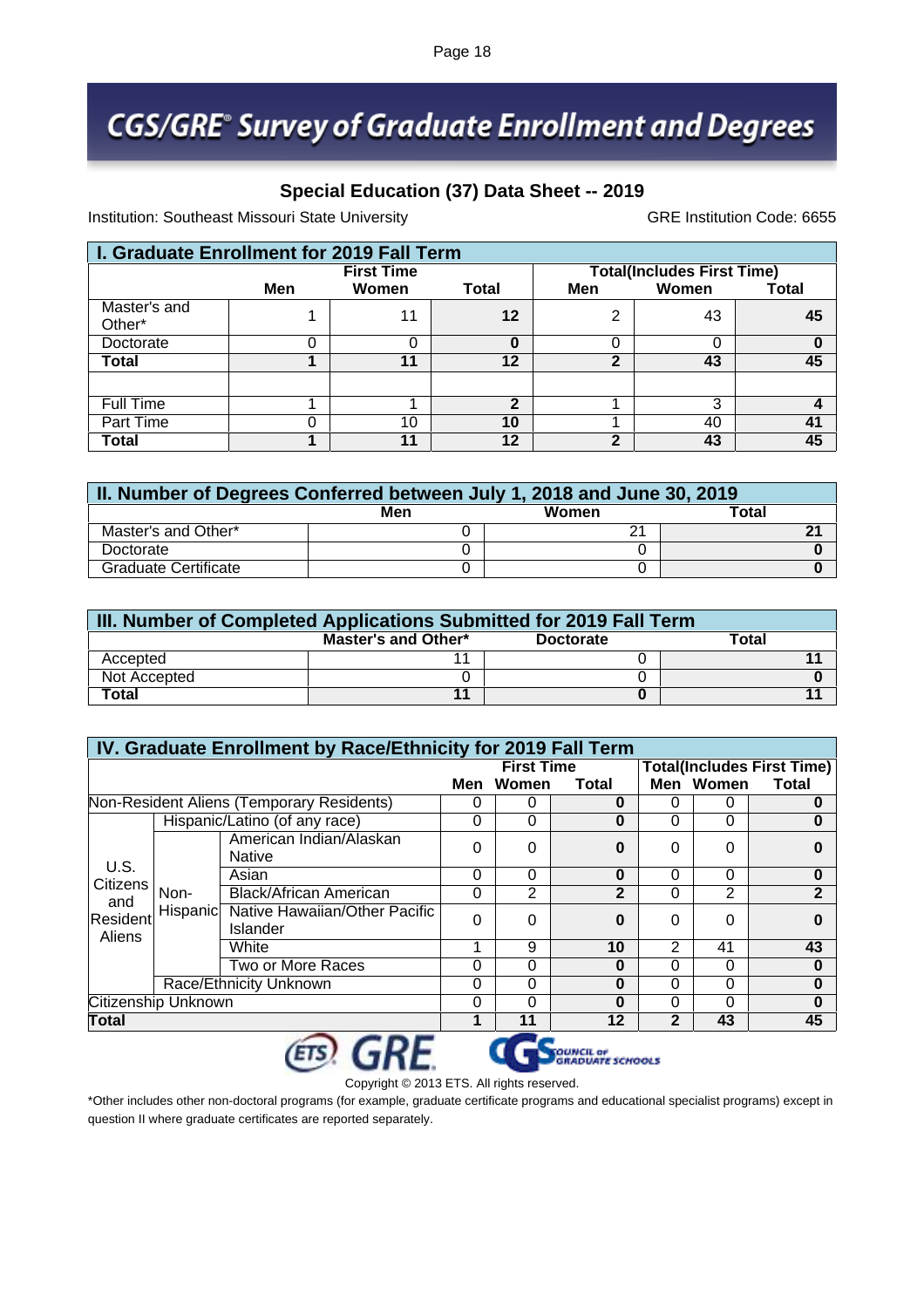#### **Student Counseling & Personnel Services (38) Data Sheet -- 2019**

Institution: Southeast Missouri State University GRE Institution Code: 6655

| I. Graduate Enrollment for 2019 Fall Term |     |                   |                 |     |                                   |       |  |  |  |  |
|-------------------------------------------|-----|-------------------|-----------------|-----|-----------------------------------|-------|--|--|--|--|
|                                           |     | <b>First Time</b> |                 |     | <b>Total(Includes First Time)</b> |       |  |  |  |  |
|                                           | Men | Women             | Total           | Men | Women                             | Total |  |  |  |  |
| Master's and<br>Other*                    | 5   | 32                | 37              | 10  | 62                                | 72    |  |  |  |  |
| Doctorate                                 | 0   | 0                 | 0               |     |                                   |       |  |  |  |  |
| Total                                     | 5   | 32                | 37              | 10  | 62                                | 72    |  |  |  |  |
|                                           |     |                   |                 |     |                                   |       |  |  |  |  |
| <b>Full Time</b>                          | 3   | 17                | 20              | 6   | 30                                | 36    |  |  |  |  |
| Part Time                                 | າ   | 15                | 17              |     | 32                                | 36    |  |  |  |  |
| Total                                     | 5   | 32                | $\overline{37}$ | 10  | 62                                | 72    |  |  |  |  |

| II. Number of Degrees Conferred between July 1, 2018 and June 30, 2019 |     |              |       |  |  |  |  |  |  |
|------------------------------------------------------------------------|-----|--------------|-------|--|--|--|--|--|--|
|                                                                        | Men | <b>Women</b> | Total |  |  |  |  |  |  |
| Master's and Other*                                                    |     |              |       |  |  |  |  |  |  |
| Doctorate                                                              |     |              |       |  |  |  |  |  |  |
| <b>Graduate Certificate</b>                                            |     |              |       |  |  |  |  |  |  |

| III. Number of Completed Applications Submitted for 2019 Fall Term |                     |                  |       |  |  |  |  |  |
|--------------------------------------------------------------------|---------------------|------------------|-------|--|--|--|--|--|
|                                                                    | Master's and Other* | <b>Doctorate</b> | Гоtal |  |  |  |  |  |
| Accepted                                                           | 34                  |                  | 34    |  |  |  |  |  |
| Not Accepted                                                       |                     |                  |       |  |  |  |  |  |
| Total                                                              | 38                  |                  | 38    |  |  |  |  |  |

| IV. Graduate Enrollment by Race/Ethnicity for 2019 Fall Term |      |                                                    |                                                        |       |       |    |           |              |  |
|--------------------------------------------------------------|------|----------------------------------------------------|--------------------------------------------------------|-------|-------|----|-----------|--------------|--|
|                                                              |      |                                                    | <b>Total(Includes First Time)</b><br><b>First Time</b> |       |       |    |           |              |  |
|                                                              |      |                                                    | Men                                                    | Women | Total |    | Men Women | <b>Total</b> |  |
|                                                              |      | Non-Resident Aliens (Temporary Residents)          | O                                                      | 0     | 0     | 0  |           |              |  |
|                                                              |      | Hispanic/Latino (of any race)                      | $\Omega$                                               | 0     | 0     | 0  | 0         | 0            |  |
|                                                              |      | American Indian/Alaskan<br><b>Native</b>           | $\Omega$                                               | 0     | 0     | 0  | 0         |              |  |
| U.S.<br>Citizens                                             |      | Asian                                              | $\Omega$                                               |       |       | 0  |           |              |  |
| and                                                          | Non- | <b>Black/African American</b>                      | 0                                                      |       |       | 1  | 3         | 4            |  |
| Resident<br>Aliens                                           |      | Hispanic Native Hawaiian/Other Pacific<br>Islander | 0                                                      | 0     | 0     | 0  | 0         |              |  |
|                                                              |      | White                                              | 5                                                      | 30    | 35    | 9  | 57        | 66           |  |
|                                                              |      | Two or More Races                                  | $\Omega$                                               | 0     | 0     | 0  | 0         | $\bf{0}$     |  |
|                                                              |      | Race/Ethnicity Unknown                             | 0                                                      | 0     | O     | 0  | 0         | $\bf{0}$     |  |
| Citizenship Unknown                                          |      |                                                    | $\Omega$                                               | 0     | 0     | 0  | 0         | $\bf{0}$     |  |
| Total                                                        |      |                                                    | 5                                                      | 32    | 37    | 10 | 62        | 72           |  |

**ETS** GRE



Copyright © 2013 ETS. All rights reserved.

\*Other includes other non-doctoral programs (for example, graduate certificate programs and educational specialist programs) except in question II where graduate certificates are reported separately.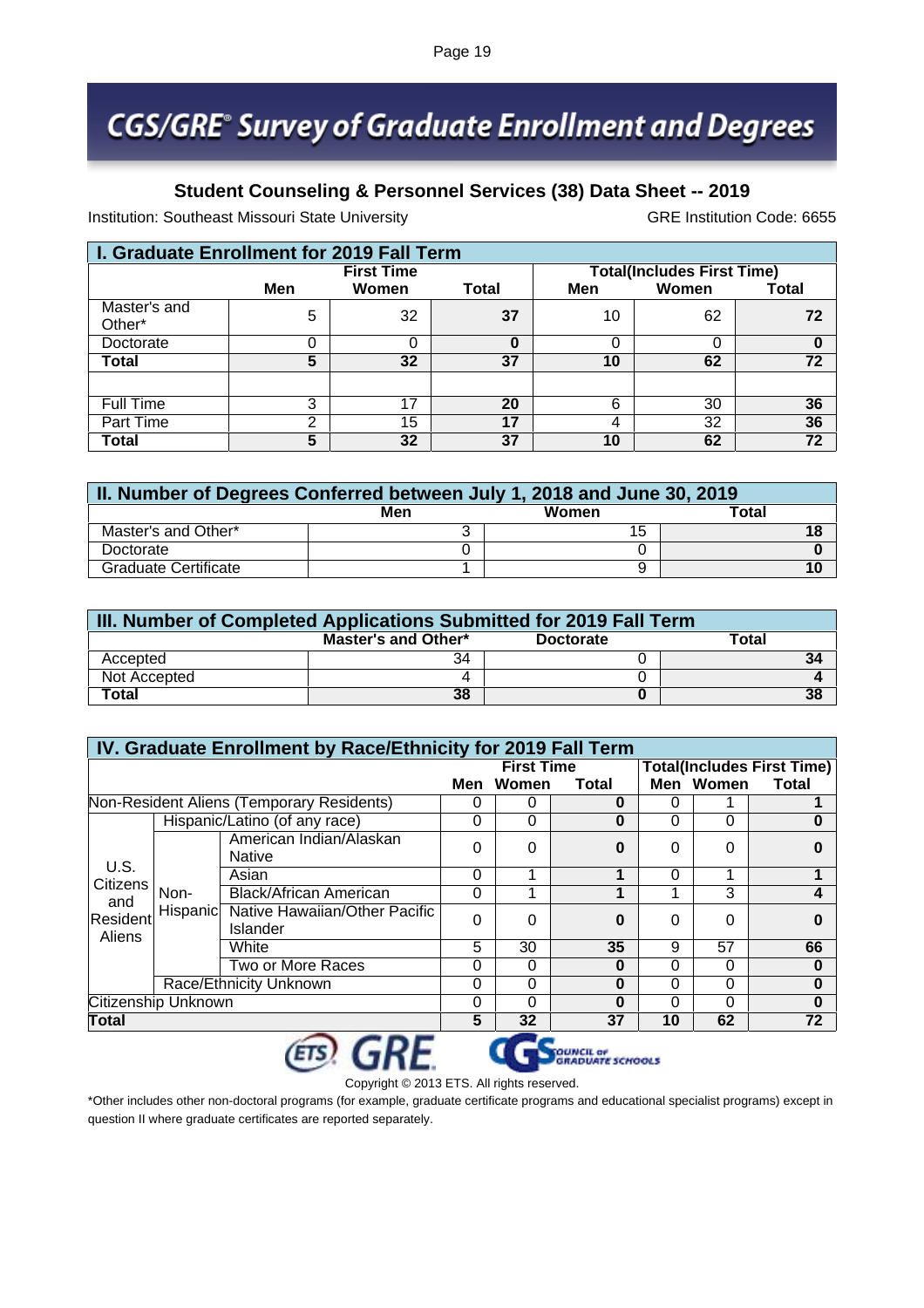### **CGS/GRE® Survey of Graduate Enrollment and Degrees**

#### **Education, Other (39) Data Sheet -- 2019**

Institution: Southeast Missouri State University GRE Institution Code: 6655

| I. Graduate Enrollment for 2019 Fall Term |     |                   |       |     |                                   |       |  |  |  |
|-------------------------------------------|-----|-------------------|-------|-----|-----------------------------------|-------|--|--|--|
|                                           |     | <b>First Time</b> |       |     | <b>Total(Includes First Time)</b> |       |  |  |  |
|                                           | Men | Women             | Total | Men | Women                             | Total |  |  |  |
| Master's and<br>Other*                    | 3   | 14                | 17    | 9   | 47                                | 56    |  |  |  |
| Doctorate                                 | 0   | 0                 | 0     |     |                                   |       |  |  |  |
| Total                                     | 3   | 14                | 17    | 9   | 47                                | 56    |  |  |  |
|                                           |     |                   |       |     |                                   |       |  |  |  |
| <b>Full Time</b>                          | 0   | 2                 | າ     | 3   | 11                                | 14    |  |  |  |
| Part Time                                 | 3   | 12                | 15    | 6   | 36                                | 42    |  |  |  |
| Total                                     | 3   | 14                | 17    | 9   | 47                                | 56    |  |  |  |

| II. Number of Degrees Conferred between July 1, 2018 and June 30, 2019 |     |       |       |  |  |  |  |  |  |
|------------------------------------------------------------------------|-----|-------|-------|--|--|--|--|--|--|
|                                                                        | Men | Women | Total |  |  |  |  |  |  |
| Master's and Other*                                                    |     |       |       |  |  |  |  |  |  |
| Doctorate                                                              |     |       |       |  |  |  |  |  |  |
| <b>Graduate Certificate</b>                                            |     |       |       |  |  |  |  |  |  |

| III. Number of Completed Applications Submitted for 2019 Fall Term |    |  |    |  |  |  |  |  |
|--------------------------------------------------------------------|----|--|----|--|--|--|--|--|
| Total<br>Master's and Other*<br><b>Doctorate</b>                   |    |  |    |  |  |  |  |  |
| Accepted                                                           | 20 |  | 20 |  |  |  |  |  |
| Not Accepted                                                       |    |  |    |  |  |  |  |  |
| Total                                                              |    |  |    |  |  |  |  |  |

| IV. Graduate Enrollment by Race/Ethnicity for 2019 Fall Term |                        |                                                    |          |          |       |   |           |              |  |
|--------------------------------------------------------------|------------------------|----------------------------------------------------|----------|----------|-------|---|-----------|--------------|--|
| <b>Total(Includes First Time)</b><br><b>First Time</b>       |                        |                                                    |          |          |       |   |           |              |  |
|                                                              |                        |                                                    | Men      | Women    | Total |   | Men Women | <b>Total</b> |  |
|                                                              |                        | Non-Resident Aliens (Temporary Residents)          | O        |          |       | 3 | 5         | 8            |  |
|                                                              |                        | Hispanic/Latino (of any race)                      | $\Omega$ | 3        | 3     | 0 | 4         | 4            |  |
|                                                              |                        | American Indian/Alaskan<br><b>Native</b>           | $\Omega$ | 0        | 0     | 0 | 0         |              |  |
| U.S.<br>Citizens                                             |                        | Asian                                              | $\Omega$ | 1        |       |   | 2         | 3            |  |
| and                                                          | Non-                   | <b>Black/African American</b>                      | 0        | 0        | 0     | 0 |           |              |  |
| Resident<br>Aliens                                           |                        | Hispanic Native Hawaiian/Other Pacific<br>Islander | $\Omega$ | 0        | 0     | 0 |           |              |  |
|                                                              |                        | White                                              |          | 9        | 10    | 3 | 32        | 35           |  |
|                                                              |                        | Two or More Races                                  | $\Omega$ | 0        | 0     | 0 | 0         | $\bf{0}$     |  |
|                                                              | Race/Ethnicity Unknown |                                                    | 2        | 0        | 2     | 2 | 2         | 4            |  |
|                                                              | Citizenship Unknown    | 0<br>0<br>0<br>$\Omega$<br>0                       |          | $\bf{0}$ |       |   |           |              |  |
| Total                                                        |                        |                                                    | 3        | 14       | 17    | 9 | 47        | 56           |  |

**ETS** GRE



Copyright © 2013 ETS. All rights reserved.

\*Other includes other non-doctoral programs (for example, graduate certificate programs and educational specialist programs) except in question II where graduate certificates are reported separately.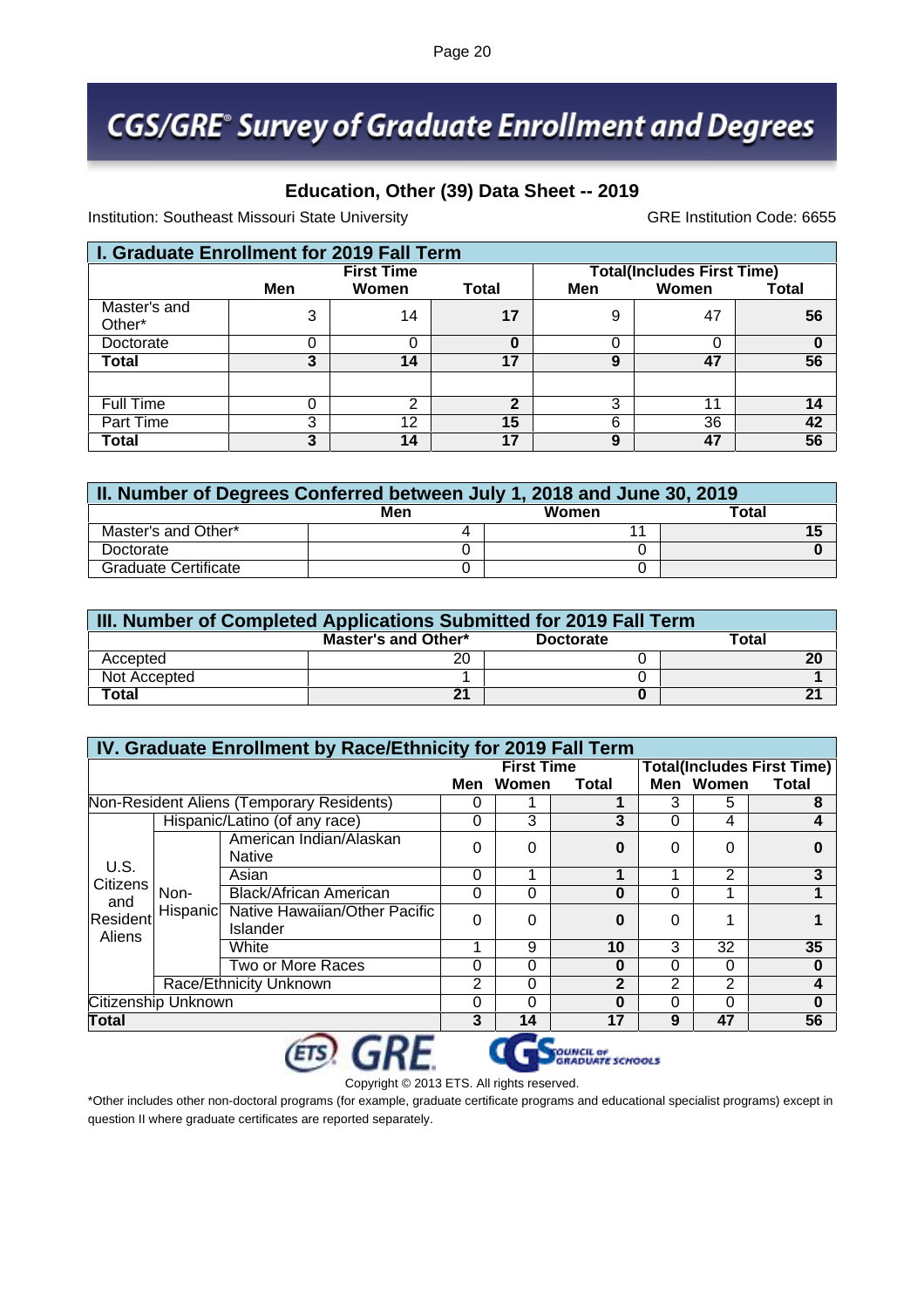### **Business Administration & Management (42) Data Sheet -- 2019**

Institution: Southeast Missouri State University GRE Institution Code: 6655

| I. Graduate Enrollment for 2019 Fall Term |     |                   |          |     |                                   |       |  |  |  |  |
|-------------------------------------------|-----|-------------------|----------|-----|-----------------------------------|-------|--|--|--|--|
|                                           |     | <b>First Time</b> |          |     | <b>Total(Includes First Time)</b> |       |  |  |  |  |
|                                           | Men | Women             | Total    | Men | Women                             | Total |  |  |  |  |
| Master's and<br>Other*                    | 16  | 13                | 29       | 40  | 39                                | 79    |  |  |  |  |
| Doctorate                                 | 0   | ი                 | $\bf{0}$ | C   |                                   |       |  |  |  |  |
| Total                                     | 16  | 13                | 29       | 40  | 39                                | 79    |  |  |  |  |
|                                           |     |                   |          |     |                                   |       |  |  |  |  |
| <b>Full Time</b>                          | 6   | ⇁                 | 13       | 15  | 18                                | 33    |  |  |  |  |
| Part Time                                 | 10  | 6                 | 16       | 25  | 21                                | 46    |  |  |  |  |
| Total                                     | 16  | 13                | 29       | 40  | 39                                | 79    |  |  |  |  |

| II. Number of Degrees Conferred between July 1, 2018 and June 30, 2019 |     |        |       |  |  |  |  |  |
|------------------------------------------------------------------------|-----|--------|-------|--|--|--|--|--|
|                                                                        | Men | Women  | Total |  |  |  |  |  |
| Master's and Other*                                                    | 32  | $\sim$ |       |  |  |  |  |  |
| Doctorate                                                              |     |        |       |  |  |  |  |  |
| <b>Graduate Certificate</b>                                            |     |        |       |  |  |  |  |  |

| III. Number of Completed Applications Submitted for 2019 Fall Term |    |  |    |  |  |  |  |  |
|--------------------------------------------------------------------|----|--|----|--|--|--|--|--|
| Total<br>Master's and Other*<br><b>Doctorate</b>                   |    |  |    |  |  |  |  |  |
| Accepted                                                           | 49 |  | 49 |  |  |  |  |  |
| Not Accepted                                                       |    |  |    |  |  |  |  |  |
| Total                                                              | 60 |  | 60 |  |  |  |  |  |

| IV. Graduate Enrollment by Race/Ethnicity for 2019 Fall Term |                        |                                                    |          |       |              |        |           |              |  |
|--------------------------------------------------------------|------------------------|----------------------------------------------------|----------|-------|--------------|--------|-----------|--------------|--|
| <b>Total(Includes First Time)</b><br><b>First Time</b>       |                        |                                                    |          |       |              |        |           |              |  |
|                                                              |                        |                                                    | Men      | Women | Total        |        | Men Women | <b>Total</b> |  |
|                                                              |                        | Non-Resident Aliens (Temporary Residents)          |          | 4     | 5            |        | 12        | 19           |  |
|                                                              |                        | Hispanic/Latino (of any race)                      |          | 4     | 2            | 2      | 4         | 3            |  |
|                                                              |                        | American Indian/Alaskan<br><b>Native</b>           | $\Omega$ | 0     | 0            | 0      | 0         |              |  |
| U.S.<br>Citizens                                             |                        | Asian                                              |          | 1     | $\mathbf{2}$ |        | 2         | 3            |  |
| and                                                          | Non-                   | <b>Black/African American</b>                      | 0        | 0     | 0            | 0      |           |              |  |
| Resident<br>Aliens                                           |                        | Hispanic Native Hawaiian/Other Pacific<br>Islander | $\Omega$ | 0     | 0            | 0      | 0         |              |  |
|                                                              |                        | White                                              | 13       | 7     | 20           | 29     | 23        | 52           |  |
|                                                              |                        | Two or More Races                                  | $\Omega$ | 0     | 0            | 0      | 0         | $\bf{0}$     |  |
|                                                              | Race/Ethnicity Unknown |                                                    | $\Omega$ | 0     | O            | 4      | 0         |              |  |
|                                                              | Citizenship Unknown    |                                                    | $\Omega$ | 0     | 0            | 0<br>0 |           | $\bf{0}$     |  |
| Total                                                        |                        |                                                    | 16       | 13    | 29           | 40     | 39        | 79           |  |

**ETS** GRE Copyright © 2013 ETS. All rights reserved.

\*Other includes other non-doctoral programs (for example, graduate certificate programs and educational specialist programs) except in question II where graduate certificates are reported separately.

SQUINCIL OF<br>CRADUATE SCHOOLS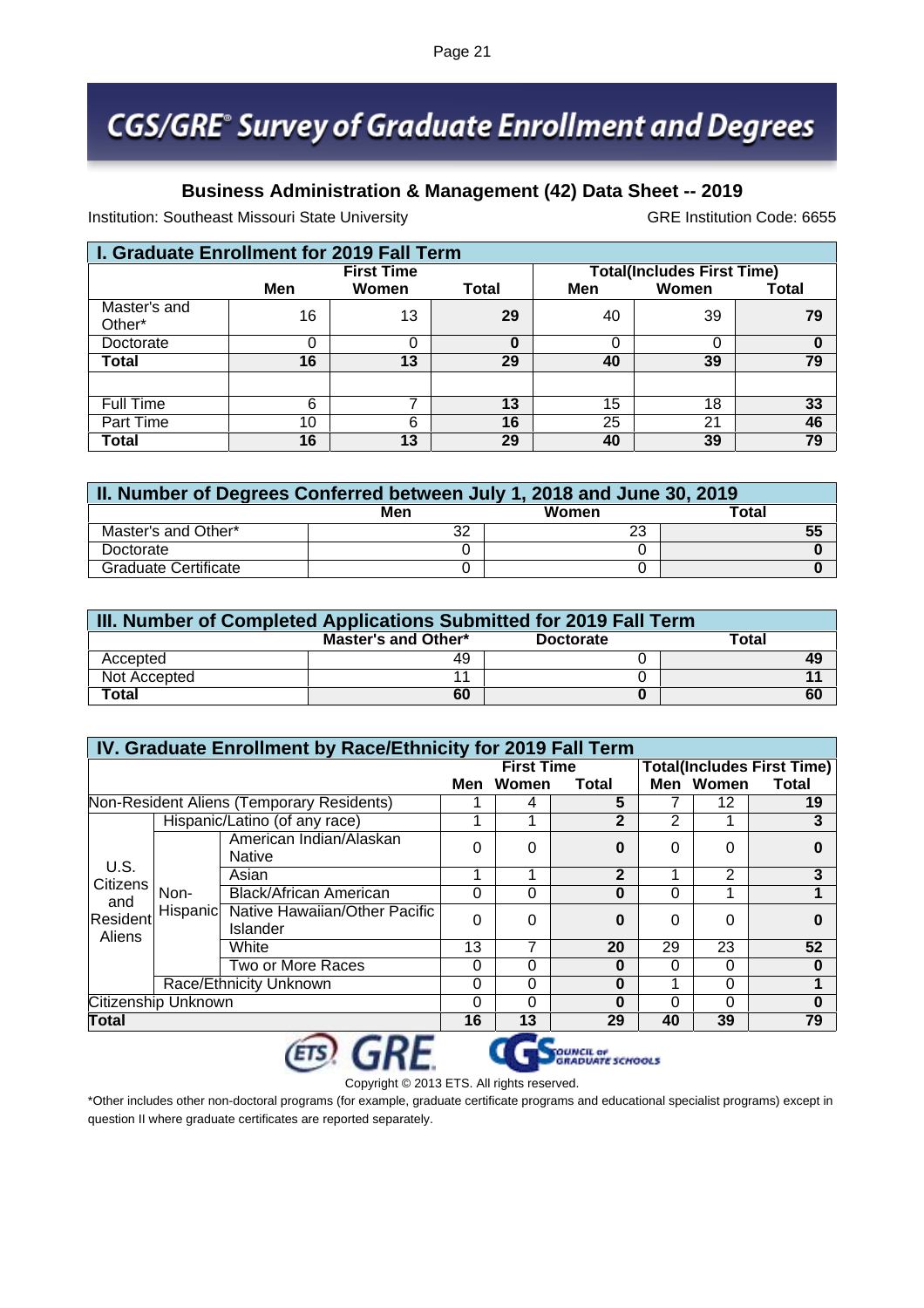### **CGS/GRE® Survey of Graduate Enrollment and Degrees**

#### **Public Administration (48) Data Sheet -- 2019**

Institution: Southeast Missouri State University GRE Institution Code: 6655

| I. Graduate Enrollment for 2019 Fall Term |     |                   |       |     |                                   |       |  |  |  |  |
|-------------------------------------------|-----|-------------------|-------|-----|-----------------------------------|-------|--|--|--|--|
|                                           |     | <b>First Time</b> |       |     | <b>Total(Includes First Time)</b> |       |  |  |  |  |
|                                           | Men | Women             | Total | Men | Women                             | Total |  |  |  |  |
| Master's and<br>Other*                    | 8   | 5                 | 13    | 13  | 19                                | 32    |  |  |  |  |
| Doctorate                                 |     |                   | 0     |     |                                   |       |  |  |  |  |
| Total                                     | 8   | 5                 | 13    | 13  | 19                                | 32    |  |  |  |  |
|                                           |     |                   |       |     |                                   |       |  |  |  |  |
| <b>Full Time</b>                          | 4   | 4                 | 8     | 6   | 11                                | 17    |  |  |  |  |
| Part Time                                 | 4   |                   | 5     |     | 8                                 | 15    |  |  |  |  |
| Total                                     | 8   | 5                 | 13    | 13  | 19                                | 32    |  |  |  |  |

| II. Number of Degrees Conferred between July 1, 2018 and June 30, 2019 |     |       |       |  |  |  |  |  |  |
|------------------------------------------------------------------------|-----|-------|-------|--|--|--|--|--|--|
|                                                                        | Men | Women | Total |  |  |  |  |  |  |
| Master's and Other*                                                    |     |       |       |  |  |  |  |  |  |
| Doctorate                                                              |     |       |       |  |  |  |  |  |  |
| <b>Graduate Certificate</b>                                            |     |       |       |  |  |  |  |  |  |

| III. Number of Completed Applications Submitted for 2019 Fall Term |                     |                  |       |  |  |  |  |  |
|--------------------------------------------------------------------|---------------------|------------------|-------|--|--|--|--|--|
|                                                                    | Master's and Other* | <b>Doctorate</b> | Total |  |  |  |  |  |
| Accepted                                                           | າາ                  |                  | 22    |  |  |  |  |  |
| Not Accepted                                                       |                     |                  |       |  |  |  |  |  |
| Total                                                              | 28                  |                  | 28    |  |  |  |  |  |

|                    | IV. Graduate Enrollment by Race/Ethnicity for 2019 Fall Term |                                                    |          |          |              |    |                                   |              |  |  |
|--------------------|--------------------------------------------------------------|----------------------------------------------------|----------|----------|--------------|----|-----------------------------------|--------------|--|--|
| <b>First Time</b>  |                                                              |                                                    |          |          |              |    | <b>Total(Includes First Time)</b> |              |  |  |
|                    |                                                              |                                                    | Men      | Women    | Total        |    | Men Women                         | <b>Total</b> |  |  |
|                    |                                                              | Non-Resident Aliens (Temporary Residents)          |          | 2        | 3            | 3  | 4                                 |              |  |  |
|                    |                                                              | Hispanic/Latino (of any race)                      | 0        | 0        | 0            | 0  | 1                                 |              |  |  |
|                    |                                                              | American Indian/Alaskan<br><b>Native</b>           | $\Omega$ | 0        | 0            | 0  | 0                                 |              |  |  |
| U.S.<br>Citizens   |                                                              | Asian                                              | $\Omega$ | $\Omega$ | 0            | 0  | 0                                 | $\bf{0}$     |  |  |
| and                | Non-                                                         | <b>Black/African American</b>                      | 0        | 2        | $\mathbf{2}$ | 0  | 4                                 | 4            |  |  |
| Resident<br>Aliens |                                                              | Hispanic Native Hawaiian/Other Pacific<br>Islander | 0        | 0        | 0            | 0  | 0                                 |              |  |  |
|                    |                                                              | White                                              | 6        | 4        |              | 9  | 9                                 | 18           |  |  |
|                    |                                                              | Two or More Races                                  |          | 0        |              | 1  | 0                                 |              |  |  |
|                    | Race/Ethnicity Unknown                                       |                                                    | 0        | 0        | O            | 0  | 1                                 |              |  |  |
|                    | Citizenship Unknown<br>0<br>0<br>$\Omega$<br>0<br>0          |                                                    | $\bf{0}$ |          |              |    |                                   |              |  |  |
| Total              |                                                              |                                                    | 8        | 5        | 13           | 13 | 19                                | 32           |  |  |
|                    |                                                              |                                                    |          |          |              |    |                                   |              |  |  |

Copyright © 2013 ETS. All rights reserved. \*Other includes other non-doctoral programs (for example, graduate certificate programs and educational specialist programs) except in question II where graduate certificates are reported separately.

**SOUNCIL OF**<br>GRADUATE SCHOOLS